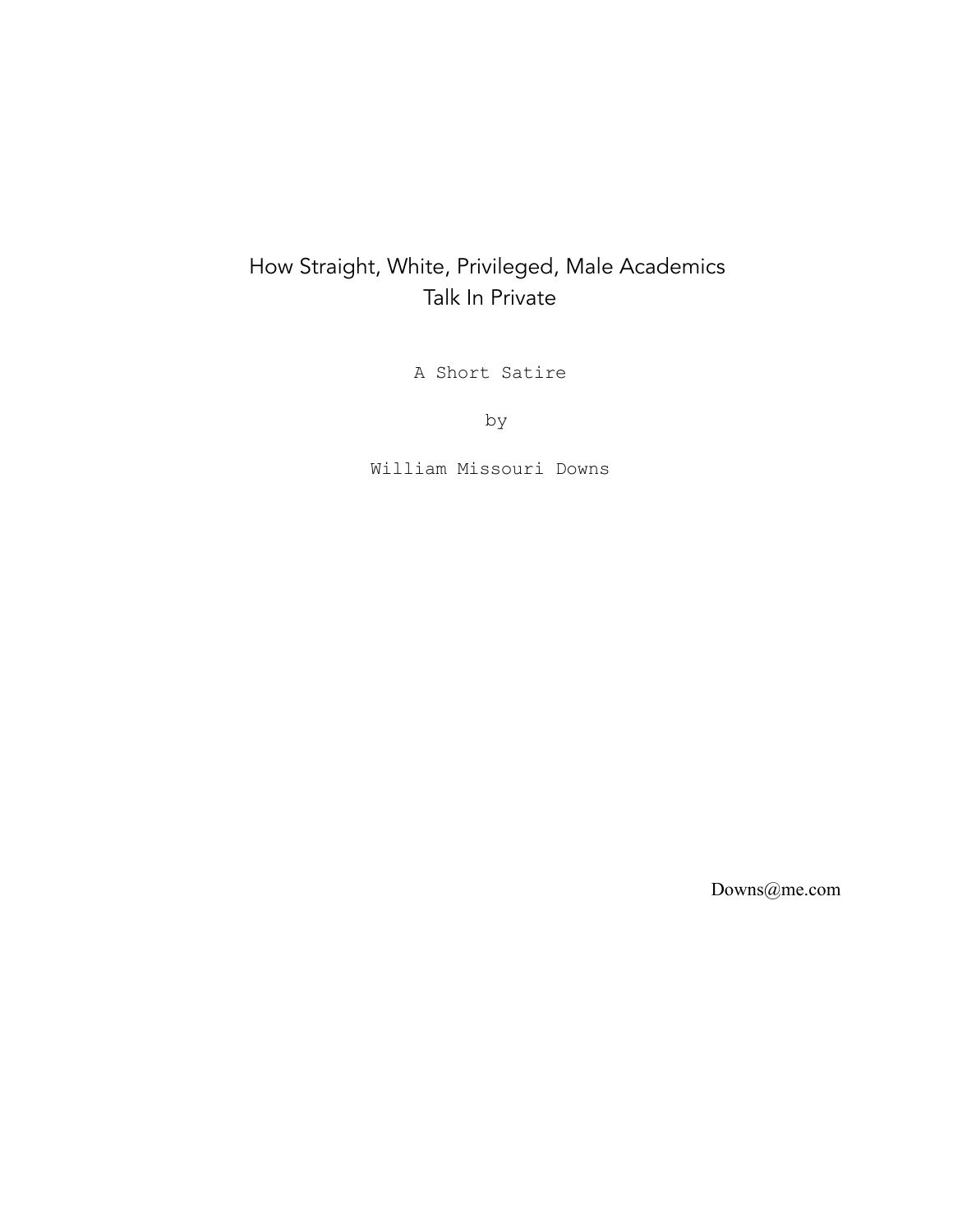# CAST OF CHARACTERS

(2 White Men)

# **DR. BOB**

*A new adjunct professor, white, male, 30ish*

# **DR. PILLSBURY**

*Head of the English Department, tenured, white, male, older*

# SETTING & TIME

Head of the English Department's office at a nameless university.

The present.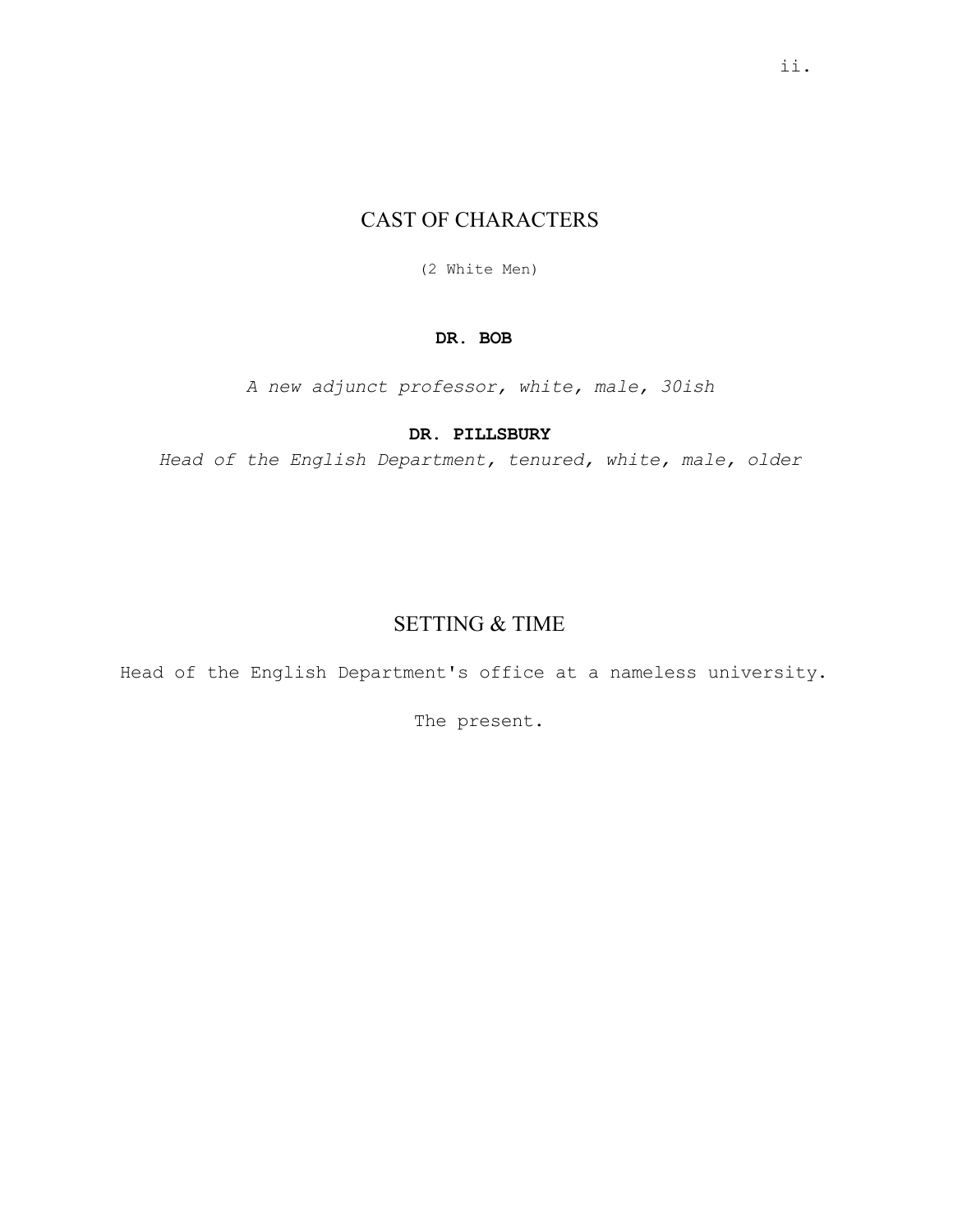# How Straight, White, Privileged, Male Academics Talk In Private

*(The lights find DR PILLSBURY, the head of the English department. He's privileged, pompous and white. Enter, DR BOB - as an adjunct, he's less privileged but also white.)*

DR. PILLSBURY Dr. Bob, come in. Door closed?

DR. BOB

Yes.

DR. PILLSBURY

You're sure?

DR. BOB

Positive. *(Frustrated)* I can't believe this happened in my first week of teaching. Am I going to lose my job?

DR. PILLSBURY

Not if you play your cards right.

DR. BOB

What's going to happen?

#### DR. PILLSBURY

There'll be a hearing, witnesses called, and then three to six months from now the Dean's Oversight Committee will issue an executive report that will be filed and forgot, just like the university's new five-year plan. You're safe.

DR. BOB

Still, I'm worried.

DR. MUMFORD Bob, it's time we have the talk.

DR. BOB

What talk?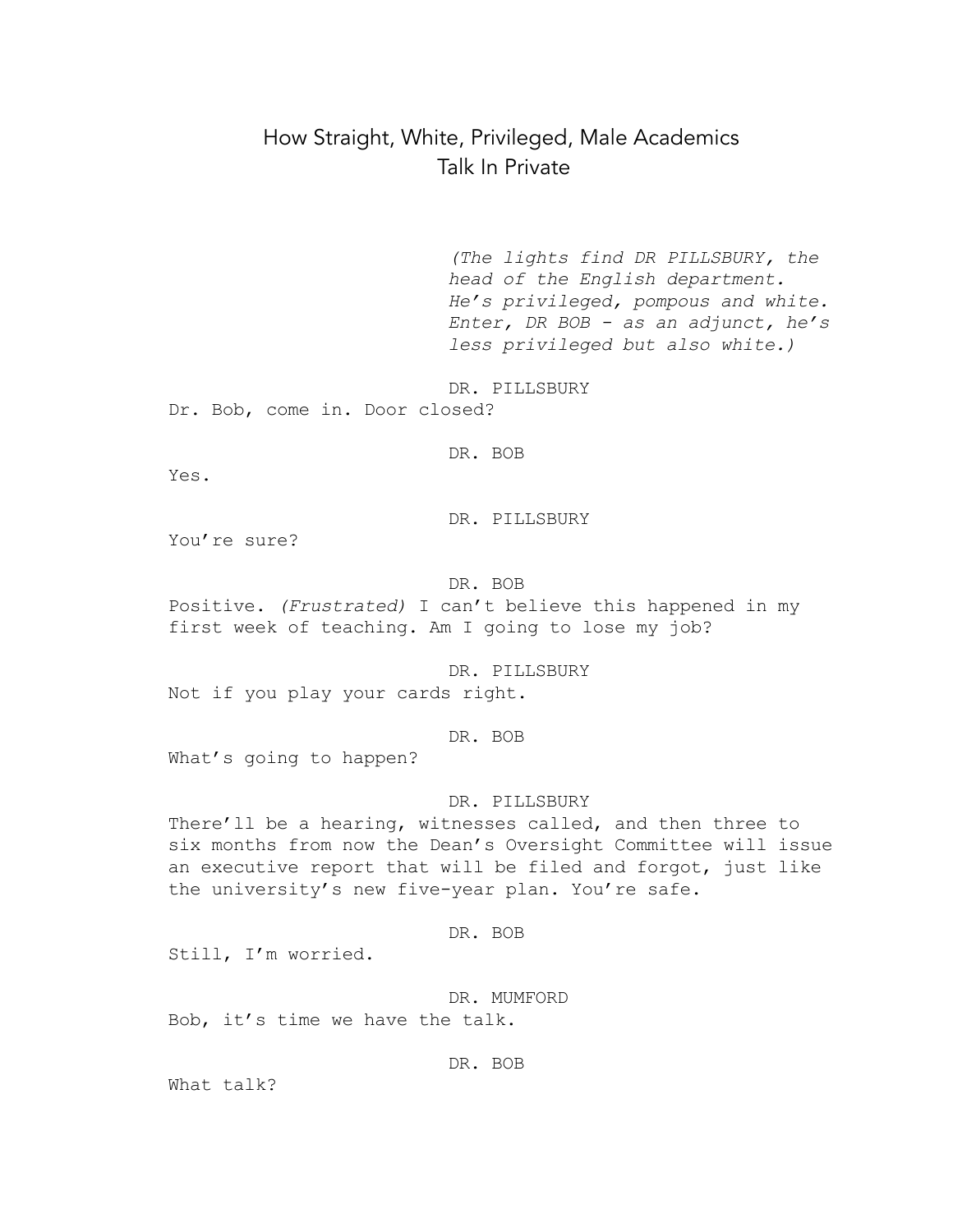The secret rules, the golden plates, the Holy Grail. What they don't cover in the University's five hour Diversity and Inclusion Training Webinar. How a straight, white, male, heterosexual can survive the messy realities of political correctness at a modern university.

#### DR. BOB

I've heard these rules existed and were handed down from one generation of white male professors to another but I thought it was just an urban legend.

#### DR. PILLSURY

No, they're for real. And now you will be a member of the club.

## DR. BOB

I'm honored.

## DR. PILLSURY

Rule One: Always remember, it isn't your fault. We white males didn't create this situation, the walls were put up by them not us. We are victims. Say it.

### DR. BOB

I am a victim.

DR. PILLSBURY No, say it like you mean it.

DR. BOB

I am a victim!

#### DR. PILLSBURY

Good. Rule Two: always assume that ninety-five percent of your students and fellow professors are one of them.

## DR. BOB

Them?

## DR. PILLSBURY

Vagina Monologue feminists or knee jerk liberals. And that they are constantly prepared to be offended or, in the case of feminists, utterly humorless.

#### DR. BOB

Should I be taking notes?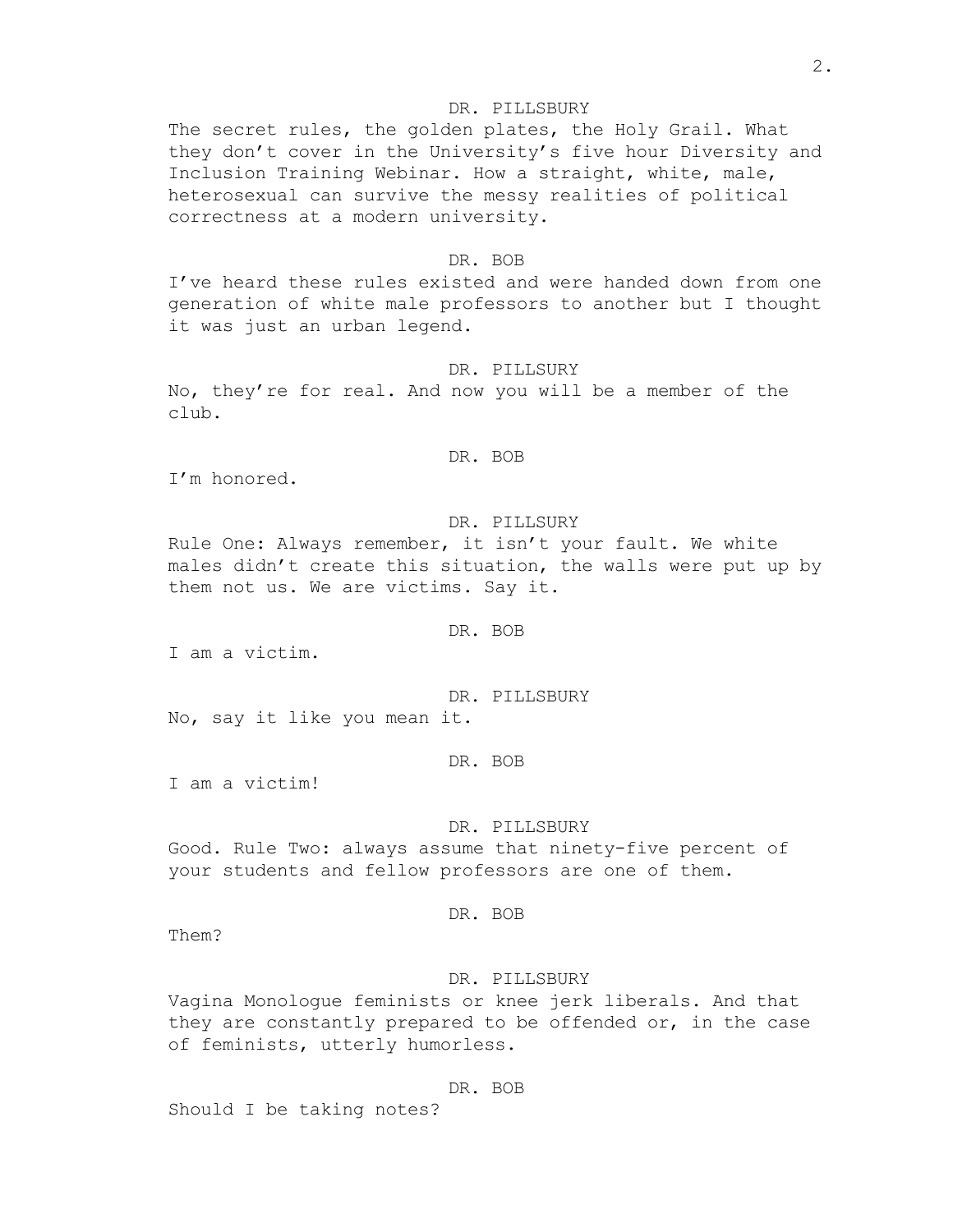Absolutely not. We cannot take a chance that this will fall into enemy hands. Rule Three: vocabulary adjustment. The idea being that if you change the words people use, you'll tear down the walls between us - tear down the walls and you find yourself in an accepting open minded society - it doesn't work of course - but it's a nice thought.

> *(DR. PILLSBURY reaches into his old satchel and takes out flashcards.)*

DR. PILLSBURY Let's test your word skills.

DR. BOB

You want me to...

DR. PILLSBURY Yes. Say the word in the correct form.

*(The flashcard reads, "Waitress.")*

DR. BOB

'Waitress.' A politically incorrect term that has been replaced by 'server' or 'waiter.'

> *(DR. PILLSBURY isn't sure, he checks the back of the card for the answer.)*

DR. PILLSBURY

You are correct.

*(He flips to the next card, it reads, "Foreign food.")*

DR. BOB 'Foreign food' has been replaced with 'ethnic cuisine.'

> *(Once again, DR. PILLSBURY must check the answer on the back of the card.)*

## DR. PILLSBURY

You're batting a thousand.

*(He flips to the next card, it reads, "Bisexual Prostitute.")*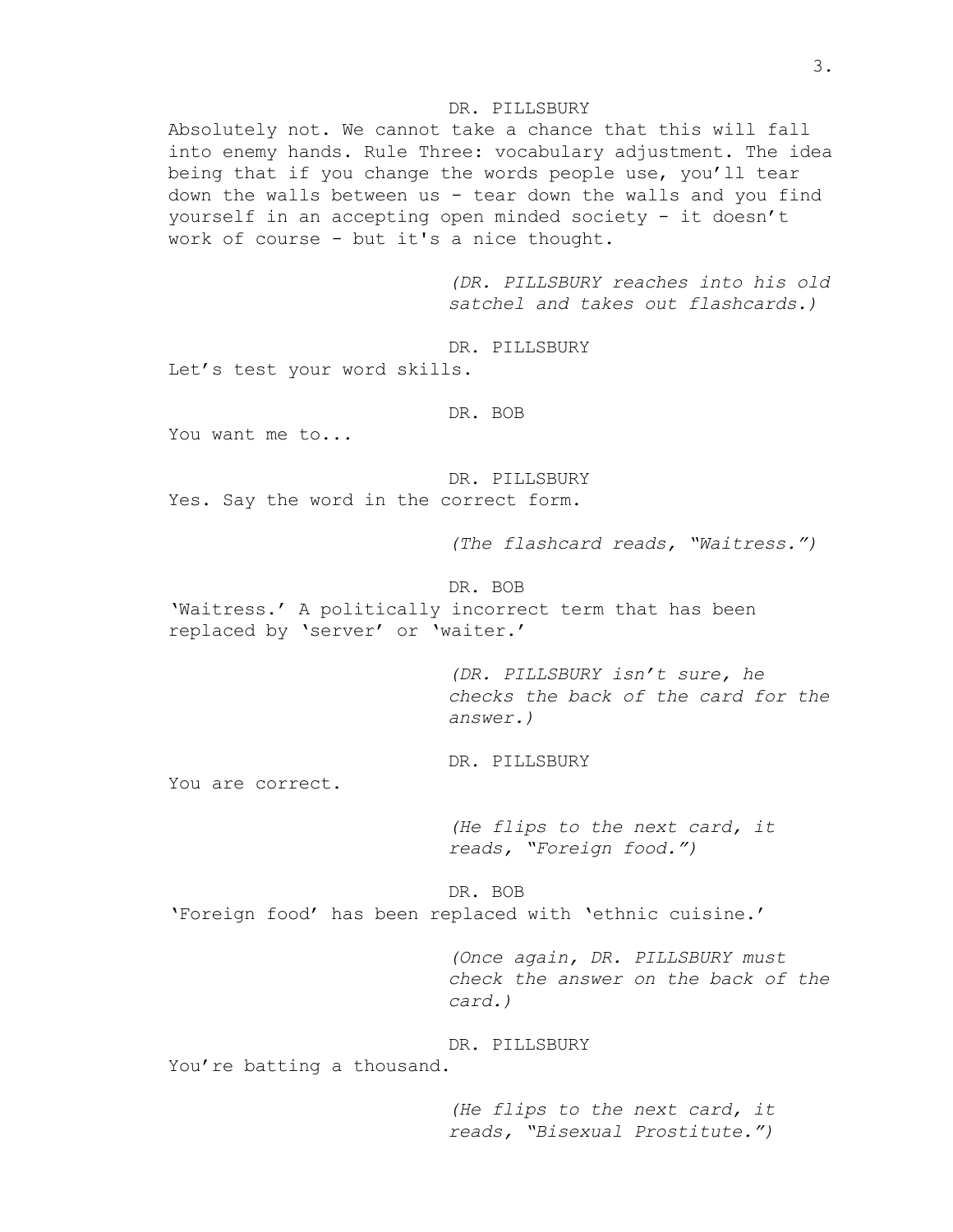DR. BOB Ah, Dr Pillsbury, I don't think 'bisexual prostitute' is something that'll come up in faculty meetings.

DR. PILLSBURY You never know, give it a guess.

## DR. BOB

*(Guessing)* Ah... Equal opportunity sex worker?

> *(DR. PILLSBURY checks the back of the card.)*

## DR. PILLSBURY

You are on a roll. Let's try a full sentence. Instead of saying, "The deaf businessman had a sex change operation in a ghetto." You say...

## DR. BOB

Ah... The hearing impaired businessperson had gender reassignment in an economically deprived area.

# DR. PILLSBURY *(Impressed)*

You are good.

*(DR. PILLSBURY hands over the flashcards. )*

## DR. PILLSBURY

Take these, study them, and always remember appearance is more important than the real thing.

#### DR. BOB

Am I now a open minded white person?

#### DR. PILLSBURY

Almost. Rule Four: Metaphors and similes. I'll give you a sentence and you rewrite it using the correct simile. Ready? "Drunk with power he crashed into the room like a female driver." Go ahead.

## DR. BOB

*(Guessing)*

Ah... Drunk with power he crashed into the room like a madman.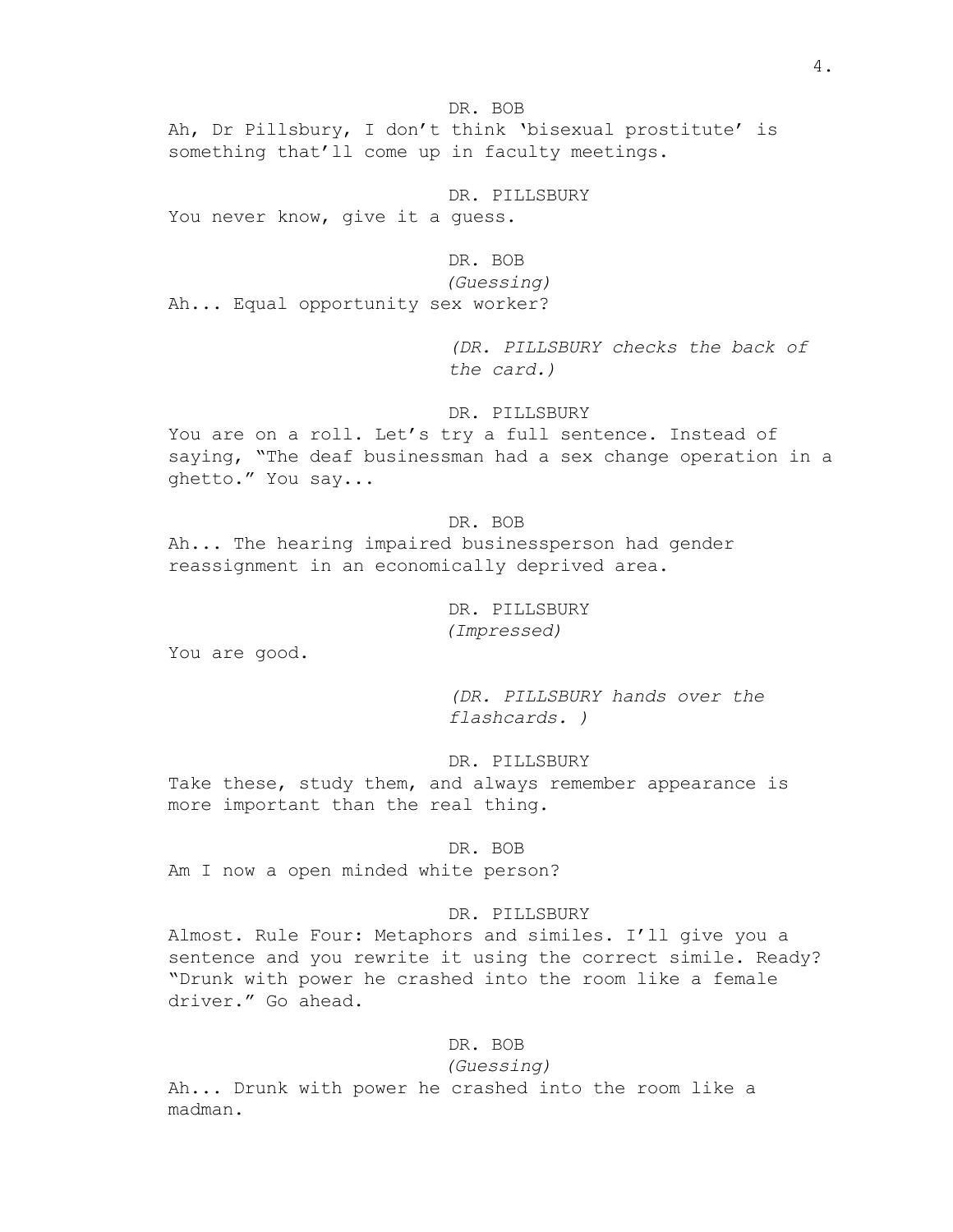No, that would be flagged by people with mental heath issues.

## DR. BOB

*(More guessing)* Drunk with power he crashed into the room like a... a... bowling ball?

## DR. PILLSBURY

No, bowlers have feelings too.

## DR. BOB

*(Trying again)* Drunk with power he crashed into the room. Period?

#### DR. PILLSBURY

That's right! Avoid similes. And never use metaphors! And if you write about a character who is drinking coffee, never, ever, ever describe the shade of the coffee.

DR. BOB

*(Growing frustrated)*

But Dr. Pill//

## DR. PILLSBURY

Rule Five: pedagogy, when you're in front of your class be sure to, once a week, throw in a little footnote on the contributions of them.

## DR. BOB

Them?

### DR. PILLSBURY

Gays, lesbians, and anyone else on the alphabetical list. For you this'll be easy.

## DR. BOB

It will?

#### DR. PILLSBURY

You teach dramatic lit - lots of playwrights. Rule Six: Political correctness insurance. You take out insurance by doing little things that make you appear to be open-minded.

## DR. BOB

But I *am* open-minded.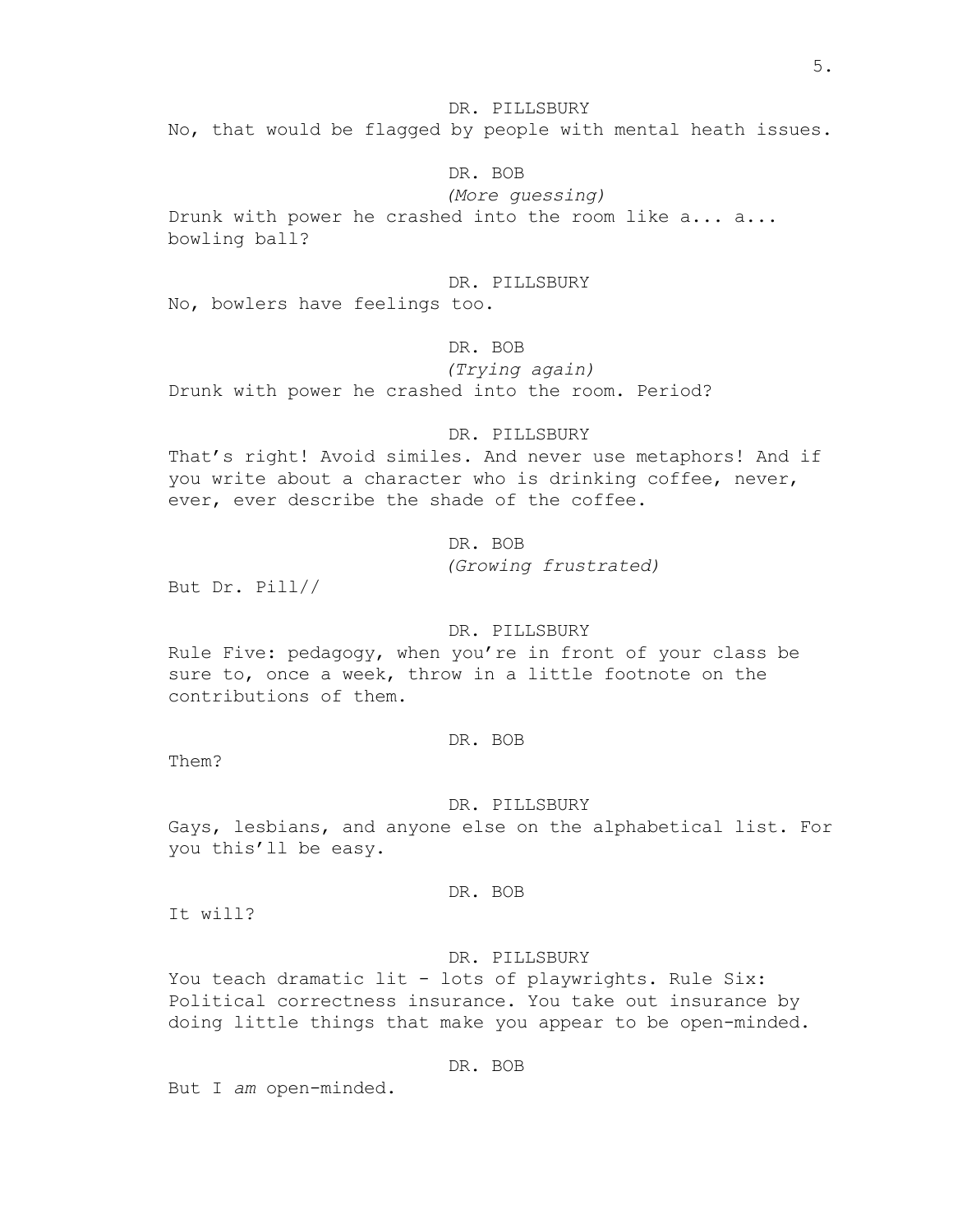Of course you are, all white male English professors are. But nowadays you gotta prove it. So let's say one of your students is selling cookies for some student group in the union - you be sure to stop by, chat'em up, buy something, you know, make an appearance. By the way, cookie?

> *(DR. PILLSBURY offers him a cookie.)*

DR. BOB

Thanks.

*(They eat cookies.)*

#### DR. PILLSBURY

They're doing the cutest thing today. To protest the wage gap between men and women they're charging men a dollar and women only eighty-seven cents.

## DR. BOB

Cool.

## DR. PILLSBURY

Yes! That's the exact correct response. Rule Six: Comedy.

#### DR. BOB

I like a good joke.

DR. PILLSBURY

No you don't. Comedy is dead.

DR. BOB

What about witticisms?

DR. PILLSBURY And never ever be witty. Did you hear what happened to Dr. Adhock over in Criminal Justice?

## DR. BOB

No.

#### DR. PILLSBURY

Full professor, top in his field, published twenty books. This freshman//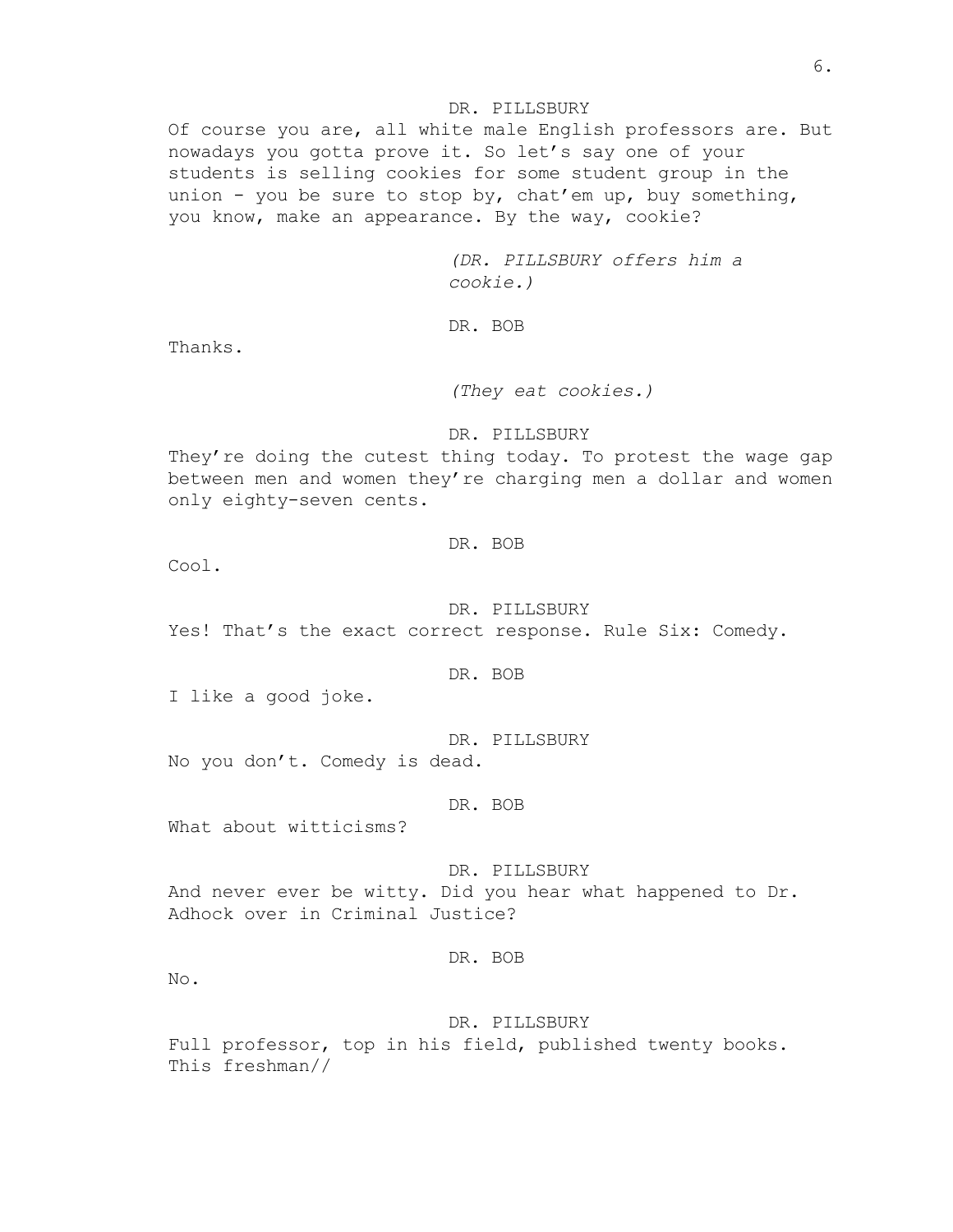DR. BOB *(Correcting him)*

First year student.

DR. PILLSBURY

Thank you. This first year female student kept sending him long, rambling, three-page, emails.

DR. BOB

Oh I hate that.

#### DR. PILLSBURY

He kindly requested that she edit. She sent more. He recommended that she get to the point. Even more long emails. Finally, trying to get through to her he wrote back a witticism, quote "An e-mail should be like a skirt, long enough to cover the essentials, but short enough to be interesting" Unquote. That's witty, right?

## DR. BOB

I guess.

#### DR. PILLSBURY

That's Oscar Wilde witty. Not only was he fired, they disappeared him.

## DR. BOB

Disappeared?

#### DR. PILLSBURY

They removed his entire academic record and expunged his books from every college library. His books are now harder to find than an episode of The Cosby Show.

DR. BOB

So never make a joke.

DR. PILLSBURY

Or a pun, or a wisecrack.

DR. BOB

What about irony?

DR. PILLSBURY

Irony is dead! Repeat after me, irony is dead!

## DR. BOB

Irony is dead.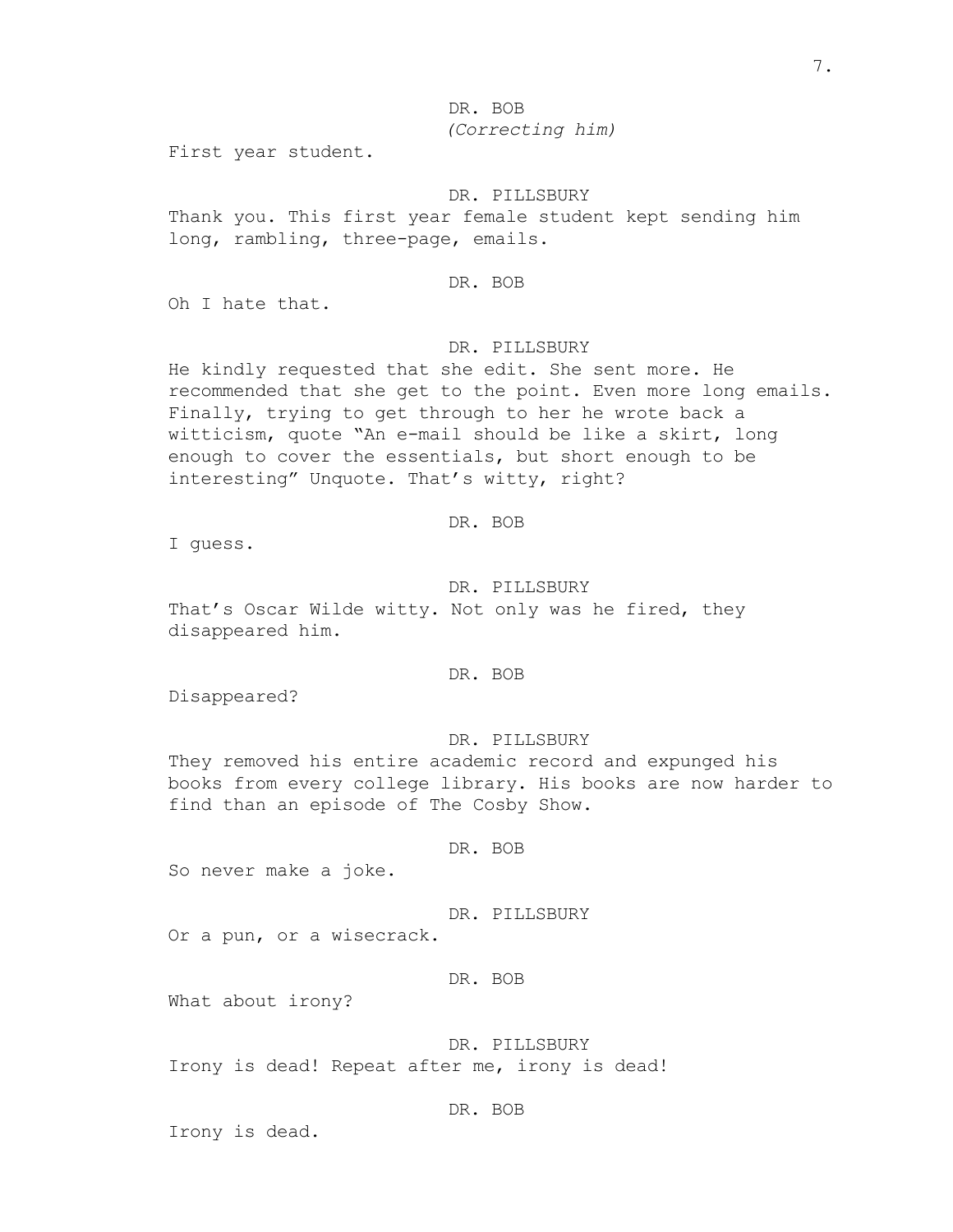No, say it like you mean it.

DR. BOB

Irony is dead!

## DR. PILLSBURY

But! Always remember, no matter how unfunny you are, all white, straight males are going to screw up at some point. Am I right?

#### DR. BOB

You're right.

## DR. PILLSBURY

And so you need Rule Seven: a safety statement - A declaration that you can haul out on a moment's notice. Example, you're at some faculty potluck when you slip - You make a minor Eurocentric, micro-aggression, cultural appropriation error, right?

# DR. BOB

It happens.

## DR. PILLSBURY

First, it's critical that you act out a proper dose of concern. Then you gotta nip it in the bud, so you got a safety statement memorized and ready to go. Here. Read.

> *(DR. PILLSBURY hands a note card to DR. BOB.)*

DR. BOB

*(Reading the note card)*

"I think the dehumanizing stereotypes perpetuated by our culture are wrong. We have to stop the hostile, discriminatory environment that prevents positive identity roles."

DR. PILLSBURY

A bit mechanical, work on it, memorize it, be prepared to use it on a moment's notice.

## DR. BOB

Dr Pillsbury, this all sounds rather dishonest. I mean, do we straight white males have to go to such lengths? Can't we just create a world where there are no walls?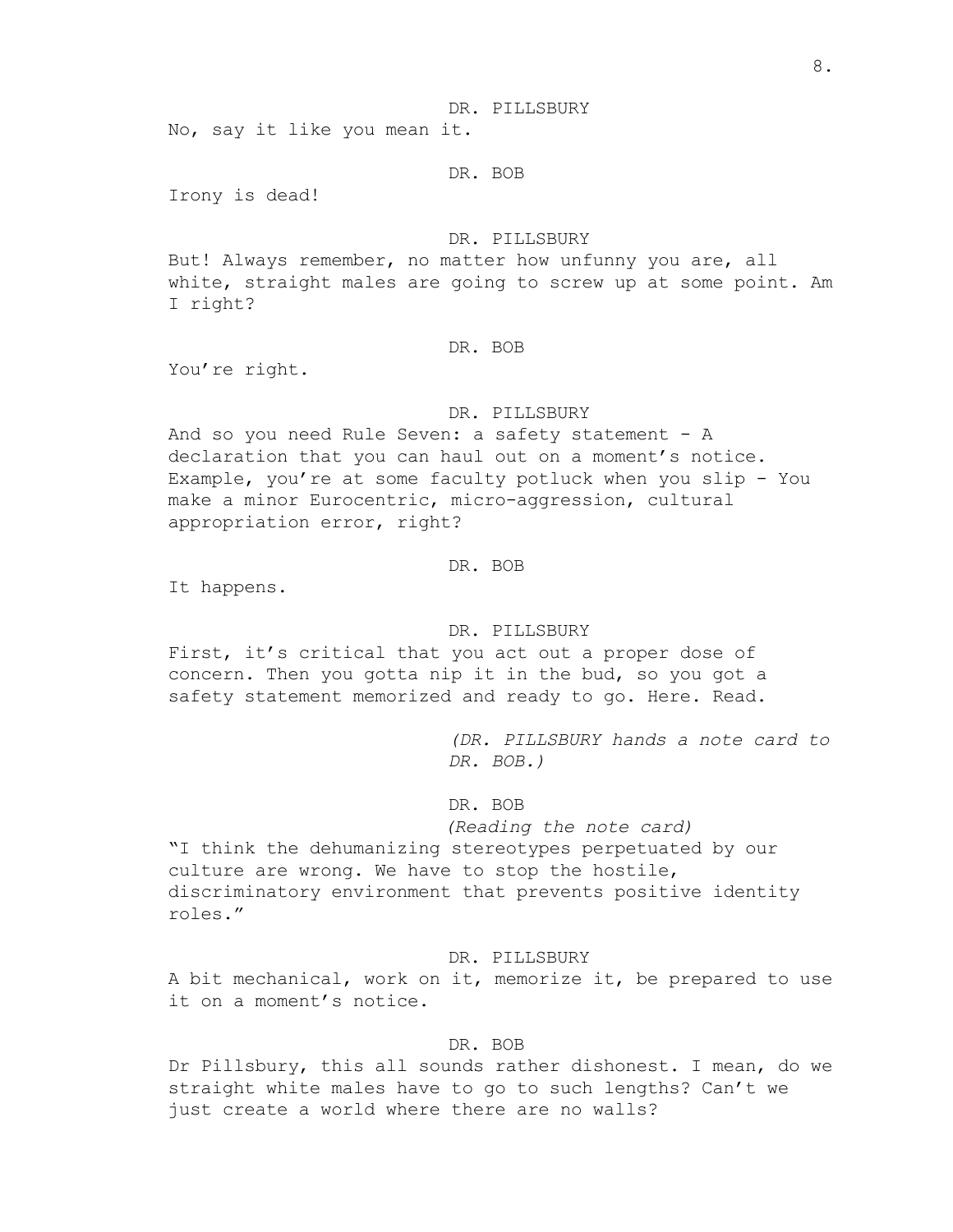They've created a world where you can't afford to be wrong. Where once the mistake is made there is no forgiveness, no teachable moments, so it's best not to talk. Better yet, don't make eye contact. That's it. Lesson over.

### DR. BOB

Gee thanks, this has been enlightening.

#### DR. PILLSURY

Remember there are no safe spaces for straight, privileged, white, male academics and that makes us...?

DR. BOB

Victims!

DR. PILLSURY You are now ready to face the politically correct world!

DR. BOB *(Looking at his watch)* I should get to my next class.

DR. PILLSURY

Which is?

DR. BOB

Shakespeare.

DR. PILLSURY And how are you going to teach it?

## DR. BOB

## *(Sure of himself)*

I'm going to, for no apparent reason, right in the middle of a lecture on Macbeth, mentioned that Shakespeare was most likely a bisexual.

DR. PILLSURY

And...

## DR. BOB

And then I'm going to go on a long tangent about how Taming of the Shrew is a sexist play filled with female oppression.